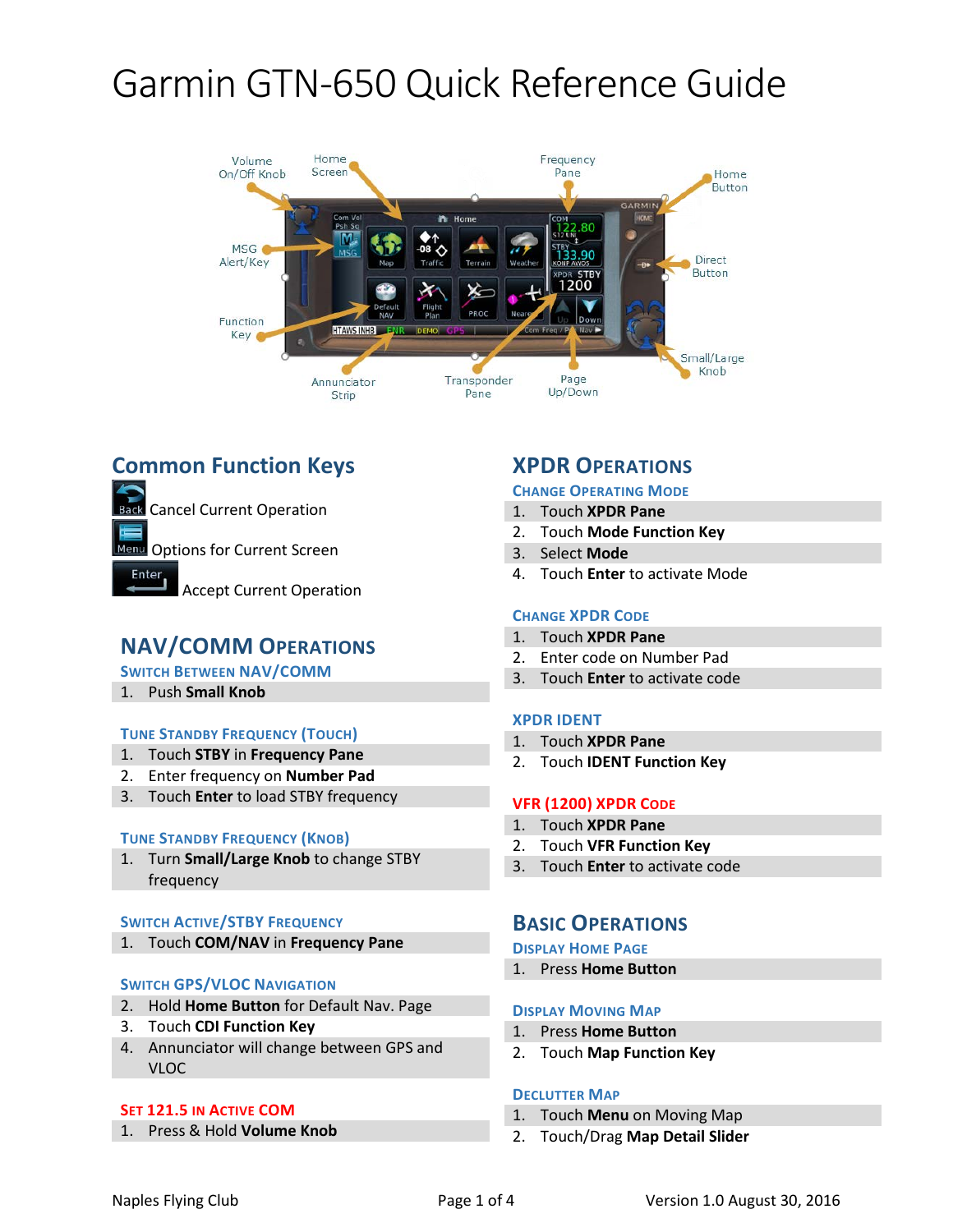# **BASIC OPERATIONS (CONT.)**

### **GO DIRECT WAYPOINT**

- 1. Press **Direct Button**
- 2. Touch **Waypoint Tab**
- 3. Touch **Waypoint ID**
- 4. Enter Waypoint ID via **Keypad** or **Small/Large Knob**
- 5. Touch **Direct Button** to activate

#### **GO DIRECT FLIGHT PLAN WAYPOINT**

- 1. Press **Direct Button**
- 2. Touch **FPL Tab**
- 3. Touch **Waypoint ID**
- 4. Touch **Direct Button** to activate

#### **GO DIRECT NEAREST AIRPORT**

- 1. Press **Direct Button**
- 2. Touch **NRST APT Tab**
- 3. Touch **Airport ID**
- 4. Touch **Direct Button** to activate

## **FLIGHT PLAN OPERATIONS**

#### **OPEN FLIGHT PLAN PAGE**

- 1. Press **Home Button**
- 2. Touch **Flight Plan Function Key**

#### **CREATE NEW FLIGHT PLAN**

- 1. From Flight Plan Page
- 2. Touch **Add Waypoint**
- 3. Enter Waypoint ID via **Keypad** or **Small/Large Knob**
- 4. Touch **Enter** to add Waypoint

#### **ADD WAYPOINT INTO FLIGHT PLAN**

- 1. From Flight Plan Page
- 2. Touch **Waypoint ID** to change
- 3. Touch **Insert Before** or **Insert After**
- 4. Enter Waypoint ID via **Keypad** or **Small/Large Knob**
- 5. Touch **Enter** to add Waypoint

#### **ADD WAYPOINT AT END OF FLIGHT PLAN**

1. See Create New Flight Plan

#### **REMOVE WAYPOINT FROM FLIGHT PLAN**

- 1. From Flight Plan Page
- 2. Touch **Waypoint ID** to change
- 3. Touch **Remove**
- 4. Touch **OK** to remove Waypoint

# **FLIGHT PLAN OPERATIONS (CONT.)**

## **ACTIVATE FLIGHT PLAN LEG**

- 1. From Flight Plan Page
- 2. Touch **Waypoint ID** to activate
- 3. Touch **Activate**
- 4. Touch **OK** to activate leg

#### **SAVE FLIGHT PLAN**

- 1. From Flight Plan Page
- 2. Touch **Menu**
- 3. Touch **Store**

#### **VIEW SAVED FLIGHT PLANS**

- 1. From Flight Plan Page
- 2. Touch **Menu**
- 3. Touch **Catalog**
- 4. Touch **Desired Flight Plan**
- 5. Touch **Desired Action** from list
	- a. Activate
	- b. Invert and Activate
	- c. Preview
	- d. Edit
	- e. Copy
	- f. Delete

## **APPROACH OPERATIONS**

#### **LOAD/ACTIVATE APPROACH**

- 1. Touch **Menu**
- 2. Touch **Proc**
- 3. Touch **Approach**
- 4. Confirm Airport ID
- 5. Touch **Approach**
- 6. Touch **Desired Approach**
- 7. Touch **Transition**
- 8. Touch **Vectors** or **Desired Transition**
- 9. Touch **Load Approach** or **Activate Approach**
- 10. Touch **OK** if needed

#### **ACTIVATE VECTORS-TO-FINAL**

- 1. Touch **Menu**
- 2. Touch **Proc**
- 3. Touch **Activate Vectors to Final**

#### **ENTER OBS/HOLD MODE**

- 1. Hold **Home Button** for Default Nav. Page
- 2. Touch **OBS**
- 3. Confirm Waypoint ID
- 4. Set **External OBS** for Course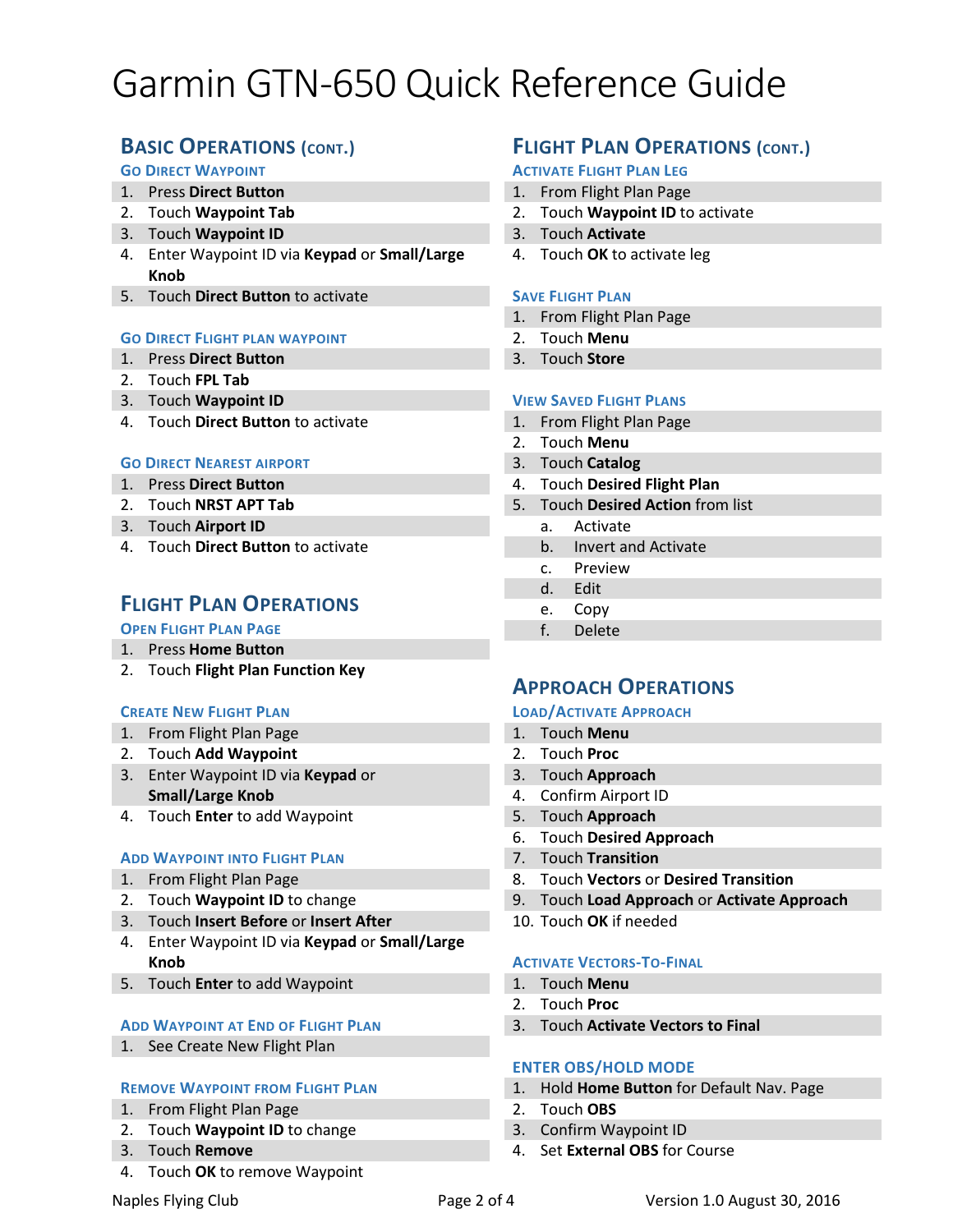# **APPROACH OPERATIONS (CONT.)**

## **EXIT OBS/HOLD MODE**

- 1. Hold **Home Button** for Default Nav. Page
- 2. Touch **OBS or UNSUSP**

# **GROUND OPERATIONS**

## **SAFETAXI DISPLAY**

- 1. From the Moving Map Page on the Ground
- 2. Max Auto-Zoom is 1,000 feet
- 3. **Zoom-In** further to display Airport Environment during ground operations

## **ADVANCED OPERATIONS**

#### **WAYPOINT INFO FROM MOVING MAP**

- 1. From Moving Map Page
- 2. Touch **Waypoint** on screen
- 3. Touch **Waypoint Info**

#### **WAYPOINT INFO FROM FLIGHT PLAN**

- 1. Press **Home Button**
- 2. Touch **Flight Plan**
- 3. Touch **Waypoint ID**
- 4. Touch **WPT Info**

#### **WAYPOINT INFO**

- 1. Info General Information
- 2. Procedures Departure/Arrival/Approach
- 3. Runways Runway Info/PCL Frequency
	- a. Touch **PCL Frequency** to load in STBY
- 4. Preview Airport Diagram
	- a. **Zoom-In** to view SafeTaxi Preview
- 5. FREQ Relevant Frequency Info
	- a. Touch **Frequency** to load to STBY
- 6. WX Data Waypoint Weather Data
- 7. NOTAMS Not Available in ADS-B Data

## **VIEW TRAFFIC**

- 1. Press **Home Button**
- 2. Touch **Traffic**

# **ADVANCED OPERATIONS (CONT.)**

### **CONNECT FOREFLIGHT/GARMIN PILOT**

- 1. Press **Home Button**
- 2. Touch **Down**
- 3. Touch **System**
- 4. Touch **Down**
- 5. Touch **Connext Setup**
- 6. Touch **Bluetooth Setup**
- 7. If Pairing shows Enabled
	- a. Start pairing on iPad
	- b. Follow instructions on both devices
- 8. If Pairing does not show Enabled
	- a. Touch **Manage Paired Devices**
	- b. Touch **Remove** on first device
	- c. Touch **Back**
	- d. Pairing should now show enabled
	- e. Start pairing on iPad
	- f. Follow instructions on both devices

#### **TROUBLESHOOT IPAD CONNECTION**

- 1. iPad previously Paired and not connecting
- 2. Press **Home Button**
- 3. Touch **Down**
- 4. Touch **System**
- 5. Touch **Down**
- 6. Touch **Connext Setup**
- 7. Touch **Bluetooth Setup**
- 8. Touch **Manage Paired Devices**
- 9. Device no longer listed
	- a. Delete Device Pair on iPad
	- b. Follow Connect ForeFlight/Garmin Pilot Steps
- 10. Device in list
	- a. Touch **Remove** from Device
	- b. Delete Device Pair on iPad
	- **c.** Follow Connect ForeFlight/Garmin Pilot **Steps**